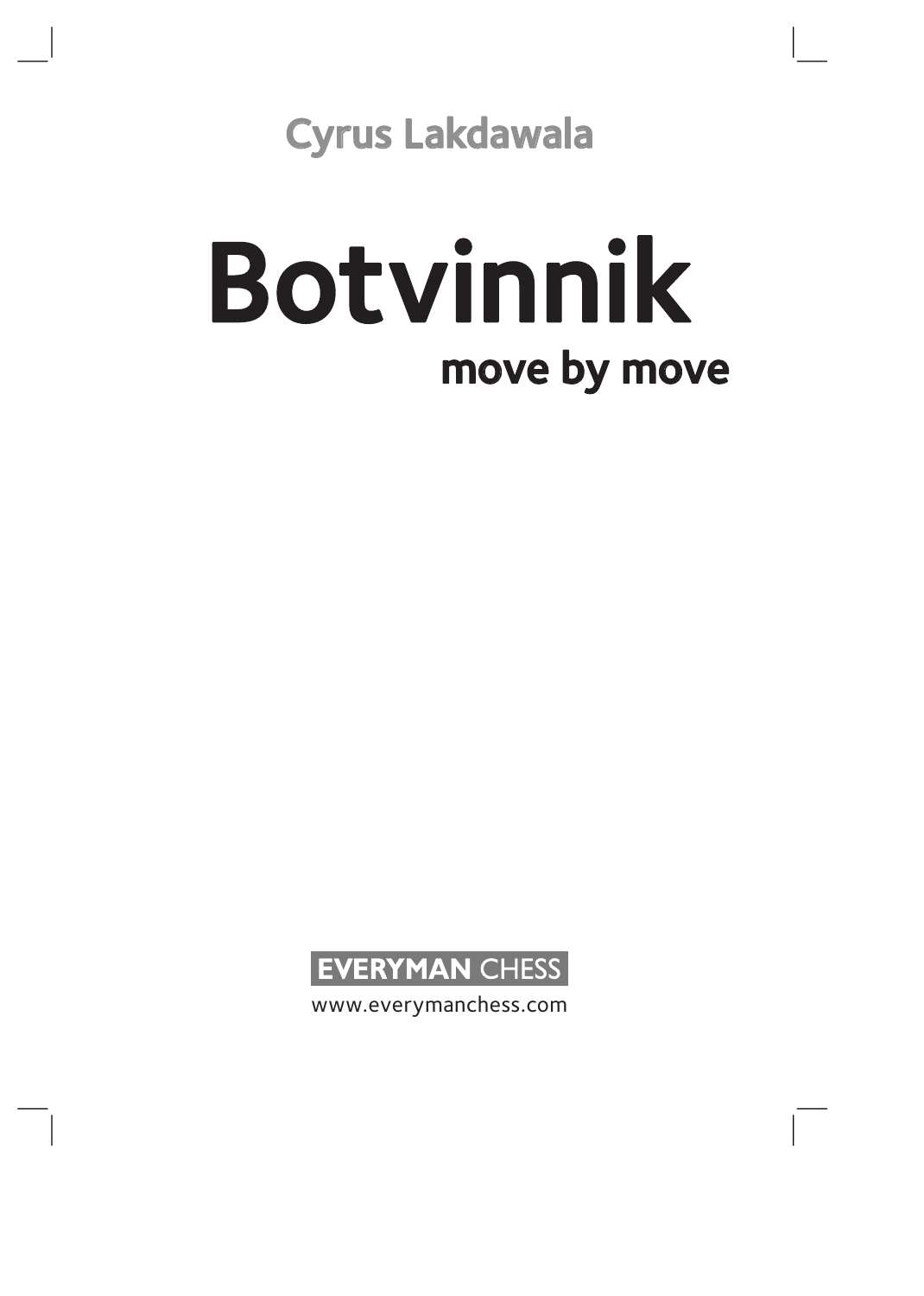# **About the Author**

**Cyrus Lakdawala** is an International Master, a former National Open and American Open Champion, and a six-time State Champion. He has been teaching chess for over 30 years, and coaches some of the top junior players in the US.

#### **Also by the Author:**

*Play the London System A Ferocious Opening Repertoire The Slav: Move by Move 1...d6: Move by Move The Caro-Kann: Move by Move The Four Knights: Move by Move Capablanca: Move by Move The Modern Defence: Move by Move Kramnik: Move by Move The Colle: Move by Move The Scandinavian: Move by Move*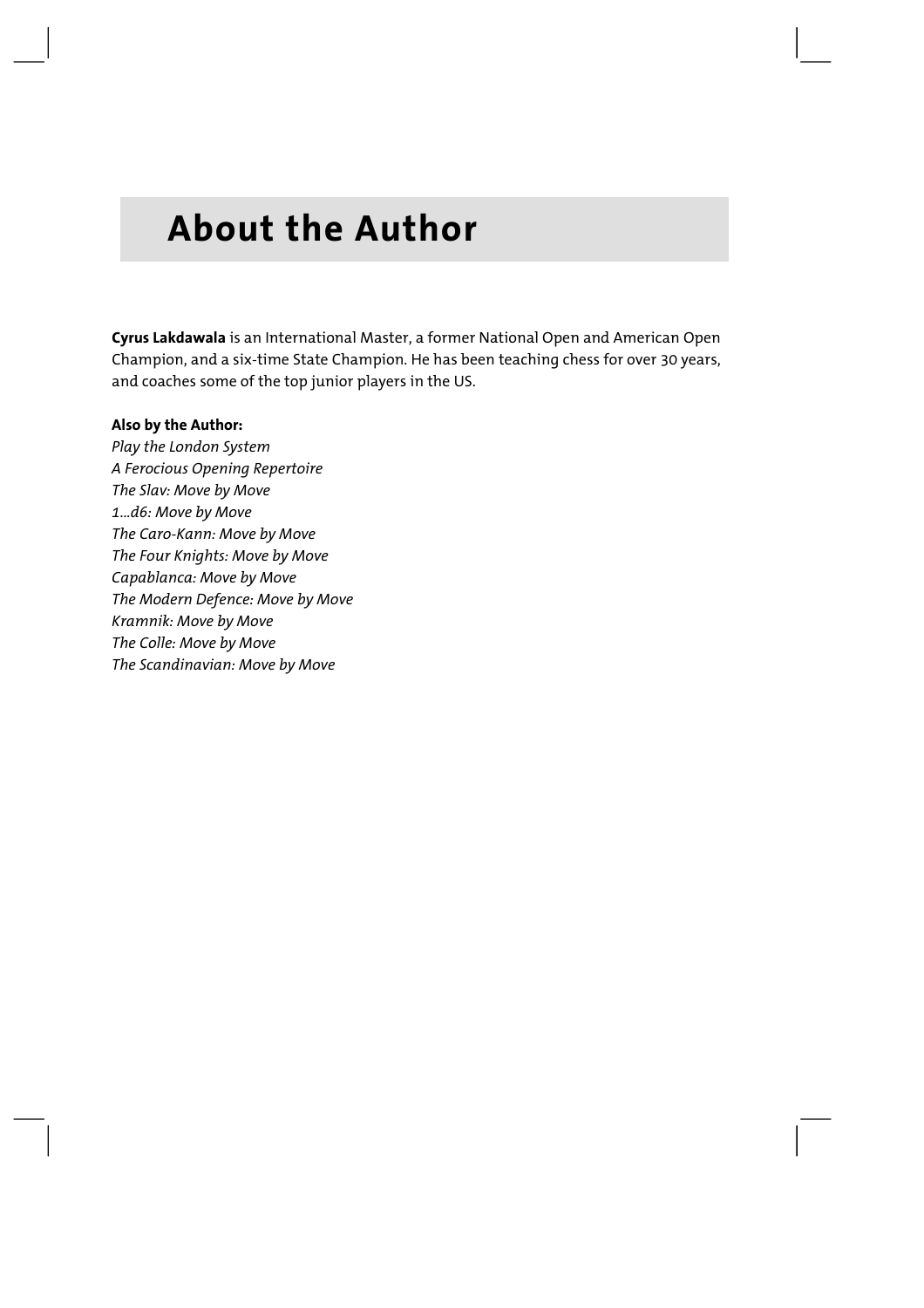# **Contents**

|                | About the Author                     | 3   |
|----------------|--------------------------------------|-----|
|                | Bibliography                         | 6   |
|                | Introduction                         | 7   |
|                |                                      |     |
| $\mathbf{1}$   | Botvinnik on the Attack              | 16  |
| $\overline{2}$ | Botvinnik on Defence                 | 89  |
| 3              | Riding the Dynamic Element           | 143 |
| 4              | Botvinnik on Exploiting Imbalances   | 207 |
| 5              | Botvinnik on Accumulating Advantages | 256 |
| 6              | Botvinnik on Endings                 | 323 |
|                |                                      |     |
|                | Index of Openings                    | 397 |
|                | Index of Opponents                   | 398 |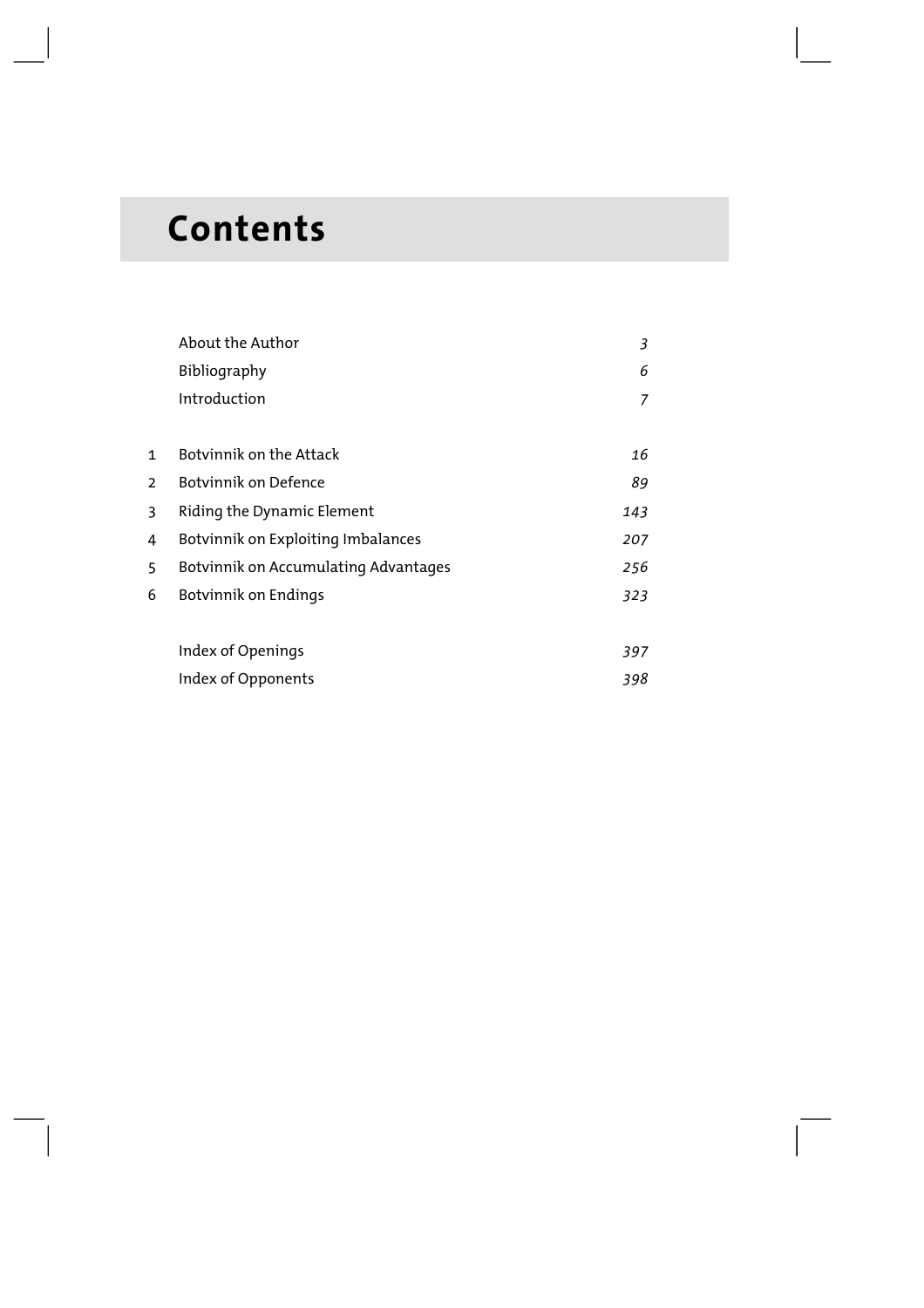## **Introduction**

#### *"All told, there is not a single weakness in his armour."* – Reuben Fine.

On August 17th 1911, in St Petersburg, a titan of the game entered the world. Mikhail Botvinnik was born to a dentist mother, and a father who was a dental technician. He learned chess at the unbelievably late age (for a world champion) of 12. It was love at first sight. Botvinnik displayed staggering natural talent (although he claimed, rather outrageously, that he had little) and, through the help of his coach, Abram Model, won the 1931 USSR Championship at age 20, the youngest to do so. In this period he casually annexed a PhD in Electrical Engineering as well. In fact he continued work as an engineer even as world champion – unthinkable by today's requirements to reach the most exalted level. Botvinnik claimed – a claim I don't believe at all! – that his side job as engineer actually helped him in his chess, since he was always hungry to play.

By 1936 he was perhaps the strongest player in the world, demonstrated by his performance at Nottingham, with an undefeated tie for first with Capablanca and ahead of World Champion Alekhine. Due to the interruption of WWII, Botvinnik had to wait twelve long years before he became the official sixth World Champion, after having won the great 1948 World Championship tournament at The Hague/Moscow. He dominated the event, surging a full three (!) points ahead of his closest rival, Smyslov. There were whispers that the Communist Party authorities forced Botvinnik's Soviet rivals to throw games, but there is no proof of this. A similar charge was made later that Bronstein was forced to throw the next to last game in his World Championship match versus Botvinnik, yet Bronstein's widow vehemently denied the claim and said Botvinnik drew the match (and retained his title) fair and square.

Max Euwe noted: "Most players feel uncomfortable in difficult positions, but Botvinnik seems to enjoy them!" The match format, Botvinnik's forte, he considered the ultimate test of one's character. Botvinnik held on to the title, which he subconsciously considered his private property, for a full 15 years, with two intermissions – when Smyslov and Tal briefly "borrowed" his title. Botvinnik's lengthy reign quite possibly surpassed Lasker's, since Lasker tended to dodge his great contenders, whereas Botvinnik faced all of them. Botvinnik, through dint of his superior preparation methods, decisively won both rematches. Smyslov he simply outprepped and outplayed strategically. But perhaps most impressive was how he dodged Tal's frantic attempts to complicate and forced his younger, less ex-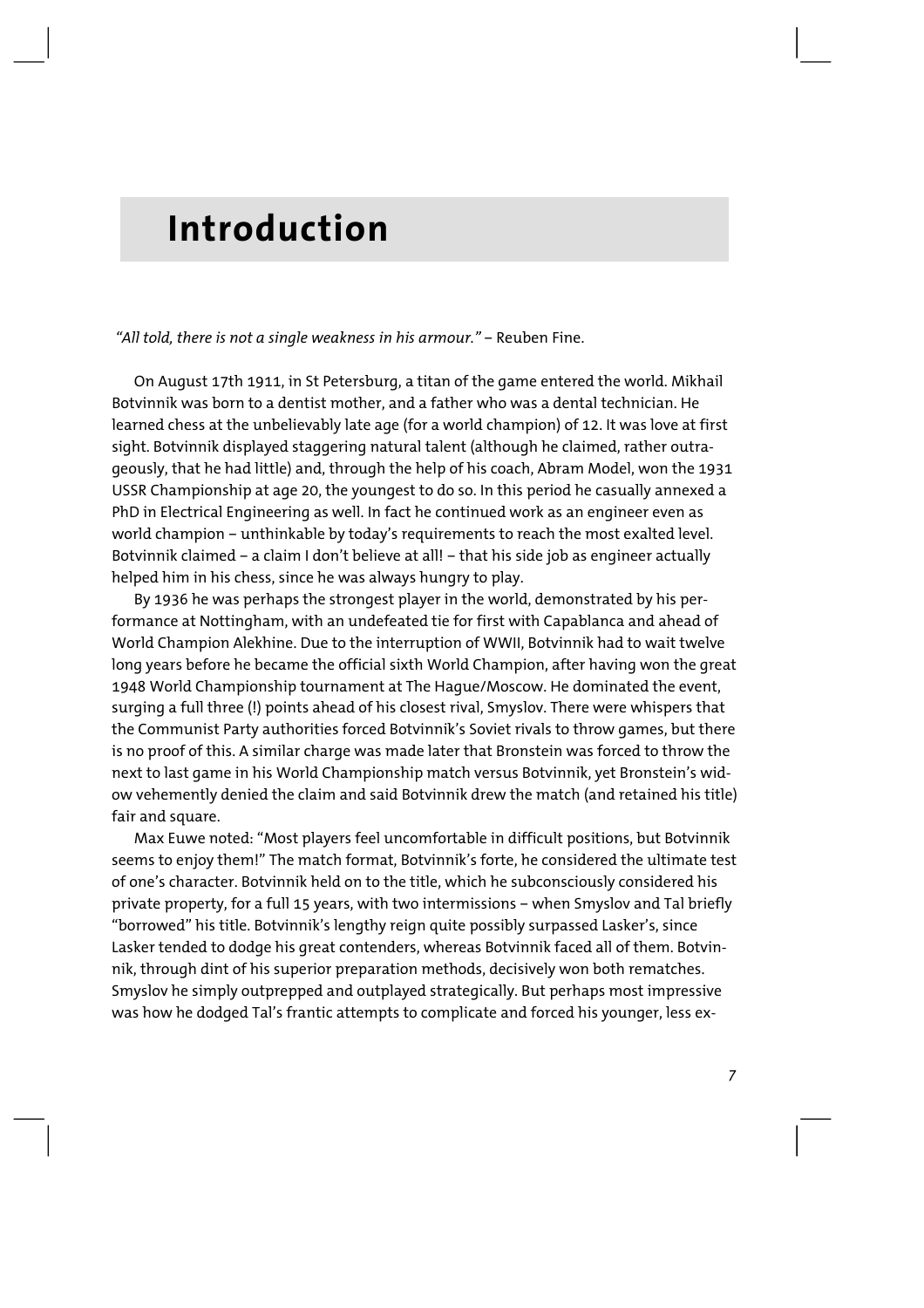perienced (World Champion!) opponent into blocked positions and endings. Botvinnik quashed every attempt to confuse, and regained the title in convincing fashion, albeit bolstered by Tal's ill health.

Botvinnik – along with Morphy, Capablanca, Fischer, Karpov (and Carlsen!?) – was the greatest strategist of his day (or any day!). An argument can be made that Botvinnik was the single most important chess figure of the 20th century—yes, you heard me correctly. Perhaps even more so than Fischer. The reason: players such as Capablanca, Alekhine, Tal, Fischer, Karpov, Kasparov and Carlsen are merely isolated geniuses, all of whom produced beautiful games, yet none revolutionized modern chess training into a formulation, a school. Botvinnik, on the other hand, through his intensely rigorous pre-game preparation techniques, was the father of the Soviet School of chess and, by proxy, the father of all modern day professional preparation and coaching. Botvinnik's secret (to Westerners) training techniques may be the main reason the Soviets took sole control over the world championship title for the next quarter century, when only the anomaly of Bobby Fischer ripped it from Soviet hands. The reason we all so frantically order and study the latest opening books is due to Botvinnik, who understood the deep importance of opening theory and pre-game preparation.

One senses from Botvinnik's play, the residue of a rigorously efficient personality, utterly incapable of tolerating failure in himself. And when he did fail (his losing matches versus Smyslov and Tal) he returned to the rematches with demonic resurgence, upending the pretenders to what he considered his private kingdom: the title of World Chess Champion.

He was a stern man, who, from my personal 1977 simul meeting with him as a teen, lacked affability. (He slammed and screwed in the pieces when he moved and glared at your terrified, pimple-faced writer through those scary coke-bottle glasses of his, as a stern principal would to a difficult student.) Botvinnik, a lifelong, devout Communist Party member, was a man his peers mostly disliked and distrusted, yet couldn't help but respect. He was prone to make outrageous overstatements on perceived character flaws of his rivals, and yet, one senses, never bothered to ponder any particular defects in his own. Through chess, this incredibly confrontational personality discovered a novel method of diverting his monumental inner aggression into the harmless realm of the abstract.

## **Botvinnik's style**

With Botvinnik, there emerged a new style of play I call *power chess*—high end aggression, yet arising from strategic, not solely tactical bases. To my mind Vladimir Kramnik (Botvinnik's student—yes, yes, I know: nobody equates Kramnik to such an aggressive style, but having written a book on him, I declare to you it's true!) is Botvinnik's spiritual chess son, who embodies Botvinnik's power chess in the present. As Capablanca, Alekhine, Keres and others learned to their dismay, Botvinnik was not a man to be trifled with in battles of calculation power, and when he seized the initiative – especially in his prime – his fortunes always rose. Initiative was always the prime focus as we see in this book over and over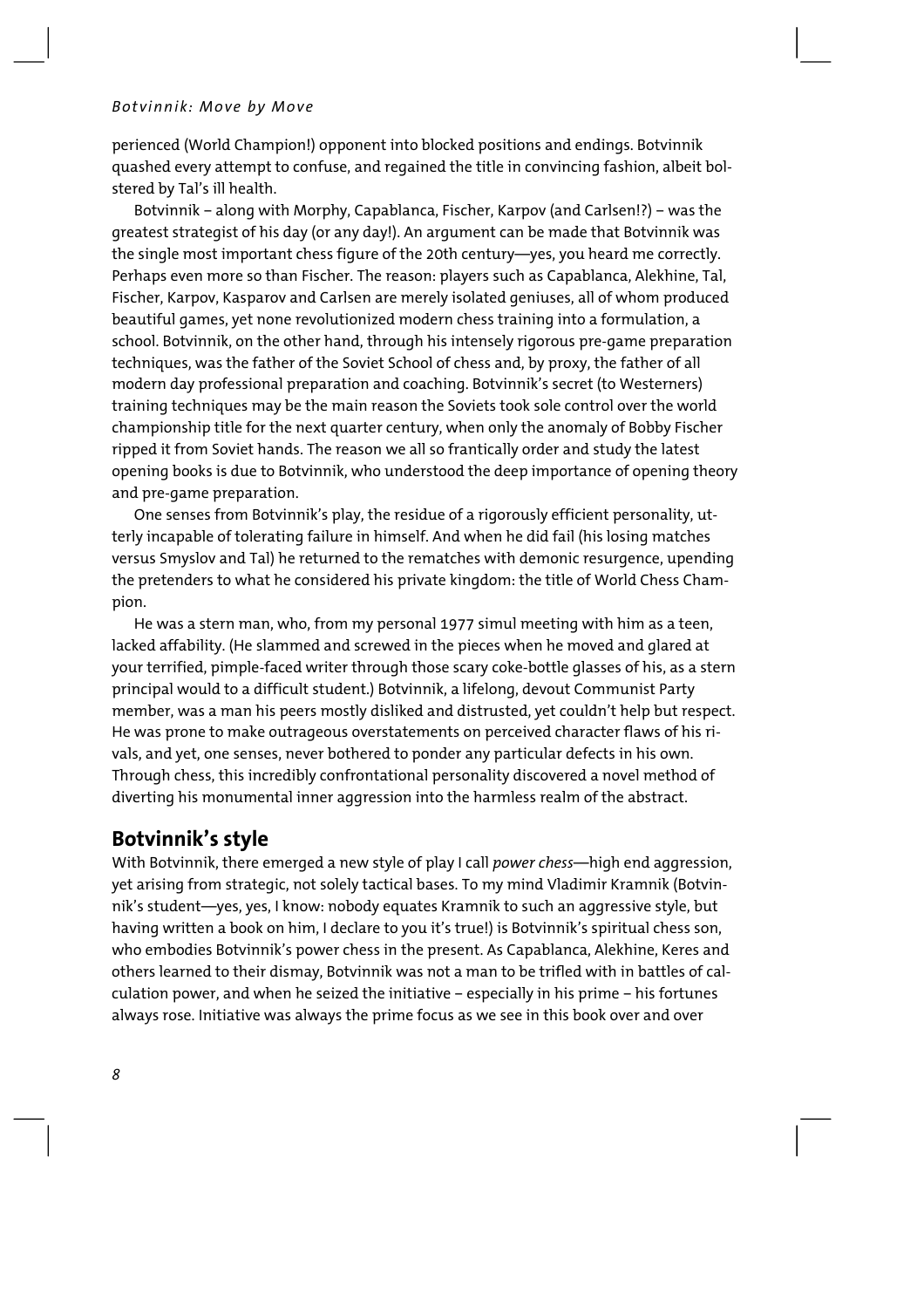again, Botvinnik rejecting material offers if they interfered with his initiative, the way a picky eater walks through an unappetizing discount buffet line with a nearly empty plate.

Botvinnik claimed his great weakness was his inability to spot combinations at critical junctures. But I harbour grave doubts about Botvinnik's self-confessed, purported weakness. Having gone over most of his games in preparation for the book, I was staggered to discover that Botvinnik virtually never missed a combination in his prime – the mid 1930s to the mid 1950s. If *Houdini* saw it, Botvinnik saw it too. His alleged weakness began to arise from the late 1950s onward, when Botvinnik was past his prime (yet unbelievably, still world champion!).

Botvinnik, like Lasker before him, cultivated a psychologist's insight into each of his rival's shortcomings, and deftly and diabolically weaponized this understanding over the board in his pre-game preparation. For instance, if he played Keres, he would try and reach a position where it was bad for Keres to open the game (e.g. the white side of a Nimzo-Indian, where Botvinnik's side had the bishop pair), and yet Botvinnik knew Keres loved open positions! If he played Tal, he frustrated the Latvian's love of tactics by bogging him down in blocked positions and endings, where Botvinnik reigned. Conversely, against the sedate Petrosian, Botvinnik would jar him by provoking an early crisis and opening the position. In this fashion, Botvinnik filed away his opponent's quirks and weaknesses for his own future reference.

## **King of the Opening**

Botvinnik plumbed the depths of the early stages of the game, understanding and dissecting his lines the way a novelist's head is populated with a cast of dozens of characters. Botvinnik virtually kept his opponents in mental shackles, most breathing a relieved sigh if they managed to escape that phase of the game. He understood his opening systems like no other before him. So intimately and deeply did he understand the nuances, that even players such as Keres, Tal and Smyslov sometimes failed to emerge alive from the opening stage. He was the first world champion truly to weaponize the opening phase of the game, using it as a whip, which had the effect of cowing nervous opponents into meek theoretical dodges. Each early crush of a strong GM opponent came across as a warning shot to posterity itself.

Botvinnik, like Alekhine before him and Fischer after him, strove for perfection in his pre-game prep, with a work ethic bordering on fanaticism. He exemplified the spirit of modern professionalism – an anomaly in his age – of a game which was then considered a hobby, a pleasant intellectual pastime, in which one relied upon natural ability. He never played blitz: "Yes, I have played a blitz game once," he said, "It was on a train, in 1929." He was also vehement in his scorn for the memorization of opening variations without understanding: "Memorization of variations could be even worse than playing in a tournament without looking in the books at all!"

He was methodical, almost to the point of predictability. He would bring to each game a thermos of secret content to nourish his brain. When his clock ran, Botvinnik would calculate variations in purely mathematical fashion ("If 23  $\mathbb{Z}$ xe6, then I have the trick 23...  $\mathbb{Z}$ h7!"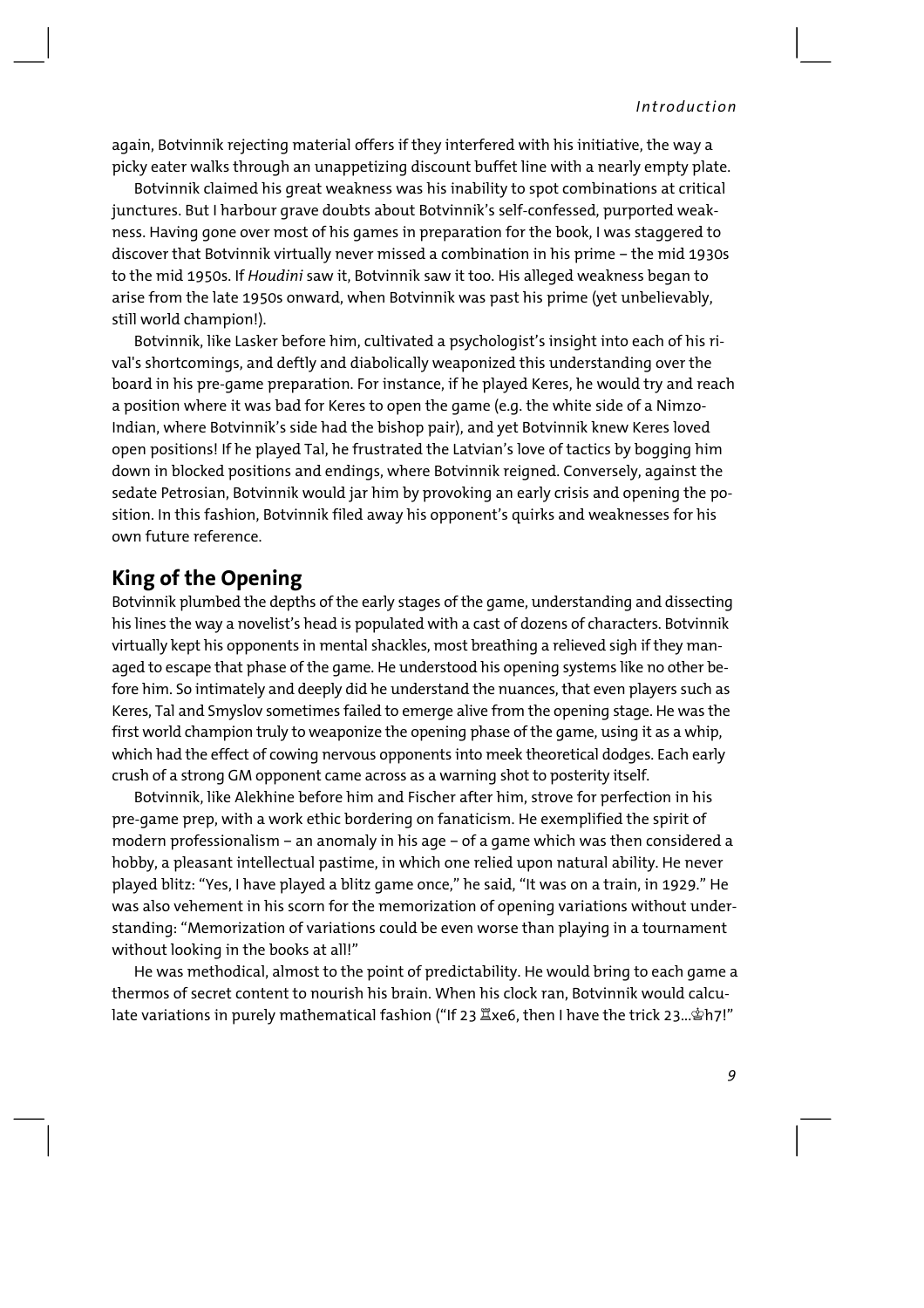etc). When his opponents were on the move, Botvinnik worked schematically, verbally forging plans and potential futures.

Botvinnik's opening/pre-game research produced a rich yield of new understanding, branching out in multiple directions. Through his unbelievably high level of erudition, Botvinnik gave direct theoretical challenge to the opening ethos of his time in a compendium of lines, including the French Defence, Caro-Kann, Grünfeld, Sicilian Dragon, Nimzo-Indian, and many, many other lines. In fact, he continually altered and improved upon theory in whichever lines he played, always at the forefront of theory. He had a disconcerting habit of radically altering long-held assessments, almost as a routine occurrence, and systematized opening knowledge to new, previously unheard of levels. I for one am grateful to Botvinnik, since those who lack the creativity to invent ourselves (e.g. your writer!), can still imitate giants before us, who blazed new theory on a routine basis.

Here we see the 14-year-old Botvinnik dismantle a great world champion in a simultaneous game. We are reminded of the words from The Who's *Acid Queen*: "Your boy won't be a boy no more; young, but not a child."

#### *Game 1*  **J.R.Capablanca-M.Botvinnik**  Leningrad (simul) 1925 *Queen's Gambit Declined*

#### **1 d4 d5 2 c4 e6 3 Ìc3 Ìf6 4 Íg5 Ìbd7 5 e3 Íb4**

Botvinnik had a lifelong penchant for meeting queen's pawn openings with ... \$b4 and ...c7-c5, Ragozin-style positions. He sidesteps the more solid Queen's Gambit Declined lines  $5...$ c6 and  $5...$  $2e7$ .

#### **6 cxd5**

Capablanca beat Edward Lasker from Black's side after 6 公f3 c5 7 奠d3 豐a5 8 豐b3?.

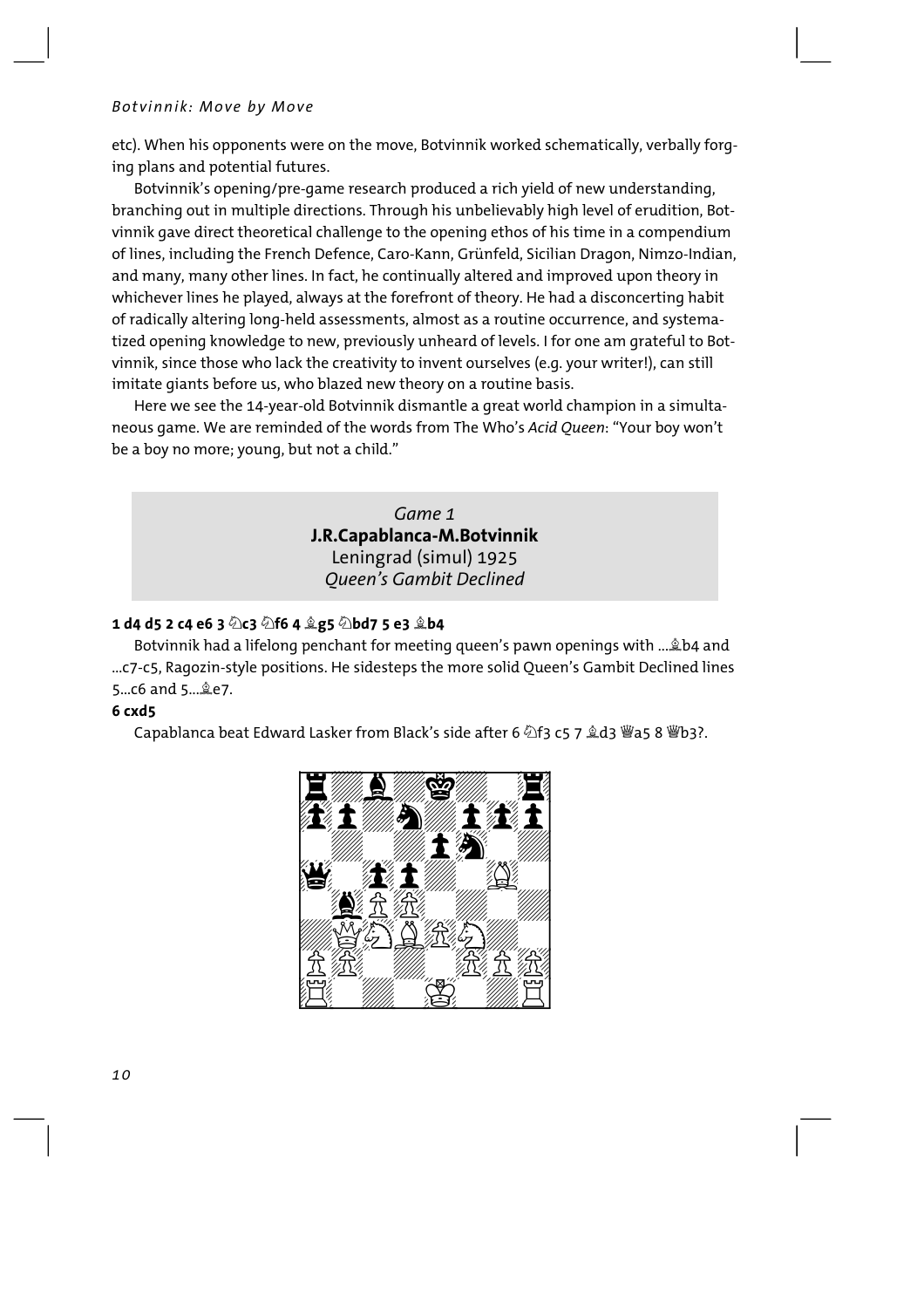Exercise (combination alert): Although White's last move was a blunder, very few of us are awake to combinational possibilities this early in the game. What did the usually hyper-alert Capa miss here?

Answer: He missed the bizarre anomaly 8...b5!!, winning material no matter how White responds.

Instead, the game continued 8... @e4? (the natural move but not the best) 9 0-0!? (offering material for development) 9... $\&$ xq5 (Capa always veered toward the simple, avoiding the great complications arising from 9... 2xc3 10 cxd5! which Houdini rates at even) 10 ②xq5 cxd4 11 公b5?! (White should sac with 11 exd4! dxc4 12 響xc4 拿xc3 13 公xe6! fxe6 14  $\mathcal{L}$ exe6+ $\mathcal{L}$ d8 15 bxc3 with reasonable attacking chances for the piece) 11... $\mathcal{L}$ c5 12  $\mathcal{L}$ c2 ②xd3 13 曾xd3 a6 14 ②xd4 dxc4 15 曾xc4 皇d7 and Capa went on to out-technique his opponent from this point in Ed.Lasker-J.R.Capablanca, New York 1915.

#### $6...$ exd5 7  $W$ b3

The queen is vulnerable on b3, both to a future ...c7-c5-c4 (or d4xc5  $\&$ xc5), and ... Le6. Today, 7  $\&$ f3 and 7  $\&$ d3 are normally played at this point.

#### 7... $c$ 5 8 dxc5  $\mathbb{W}$ a5

The queen piles on to the pin with the routine of a farmer deciding which of his unfortunate chickens is to be tonight's dinner.

#### $9 \text{ }\n\circledcirc$  xf6  $\circledcirc$  xf6 10 0-0-0?



Overly optimistic. The white king's counsellors, fatal advisors, whisper sweet promises of conquest into his ears, and convince him to sign an unwise declaration of war. This opportunistic decision isn't exactly born of the precision or logic to which we are normally accustomed from Capablanca. If you decide to embark on an adventure, be sure not to run into the waiting arms of an enemy! When the powerful congregate in a fixed location, it makes for a tempting target if you are an assassin. Capa launches an unmodulated notion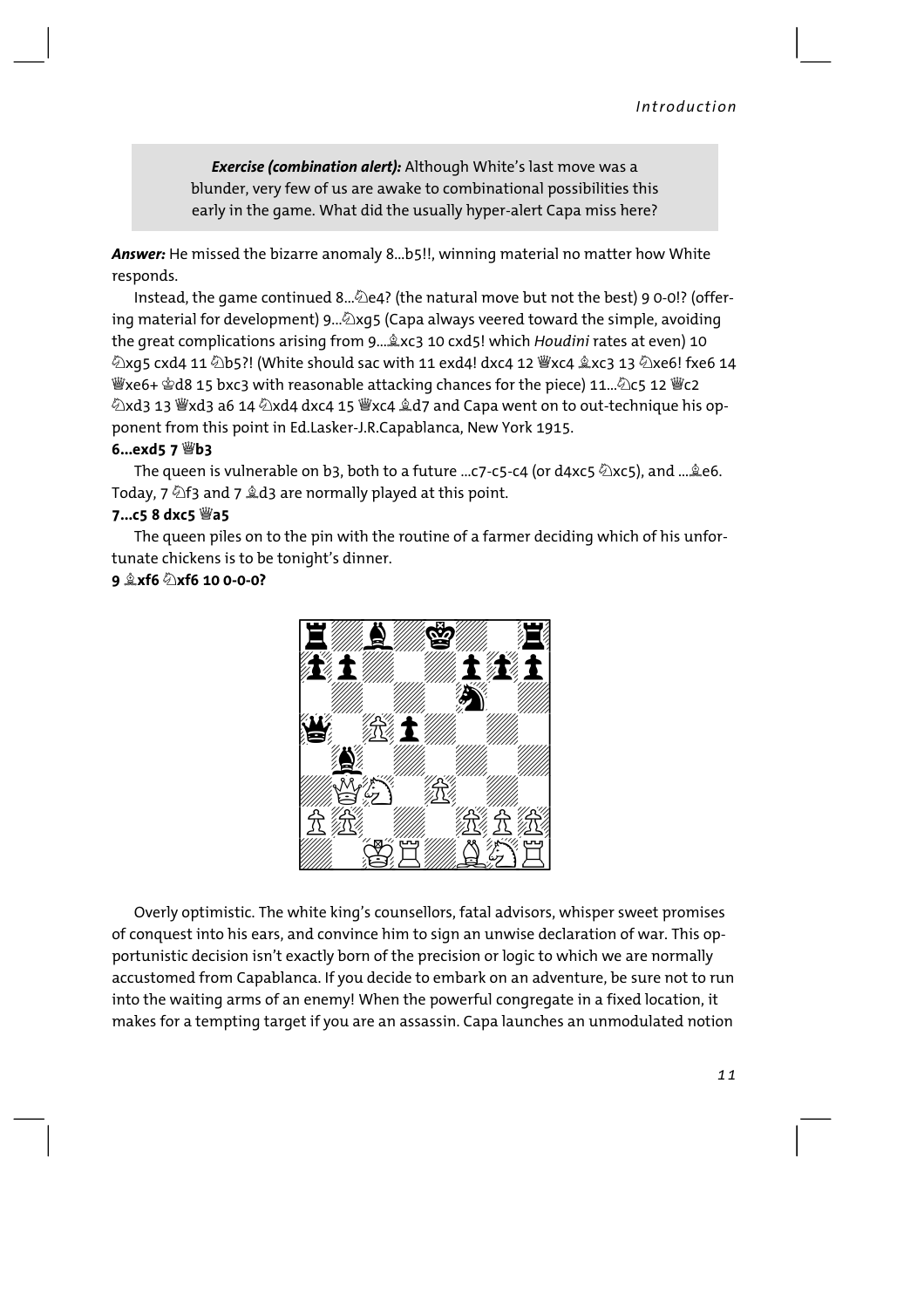with, one senses, mingled misgivings and exuberance, allowing his king to wander precipitously far from the natural security of his own side. Indeed, he ventures an agitated and clumsy demonstration on the queenside, which soon gets drowned out in a barrage of black threats.

Question: This decision certainly doesn't fit Capablanca's profile, does it?

Answer: Agreed, but simuls exude their own social mores. Capa, not being clairvoyant, doesn't realize the kid in front of him in the simul is destined to be a world champion. Compare this game to Botvinnik's upending of Keres in Game 25. At this point Capa fails to acquire understanding of his rising misery index.

#### 10...0-0 11 2f3 2e6 12 2d4 Iac8

Perhaps the wrong rook. I would have played the other one to c8; i.e. 12... Efc8! and if 13 c6 bxc6, when the a8-rook is available for b8.



#### 13 c<sub>6</sub>

Capa desperately attempts to block the open c-file.

**Question:** Yes, but at the cost of opening the b-file! Shouldn't White just play for an ending with the simple 13 \$b1 \$xc3 14 \cdots - ?

Answer: Capa loved endings - but not lost endings, which he would enter after 14... Wxc3 15 bxc3 @e4! 16 Ic1 @xf2 17 Iq1 Ixc5, when White's strategic woes continue to accrete like a chemical company's effluent, surreptitiously dumped into the local river.

#### 13... 2xc3

13...bxc6 looks promising as well.

### 14 Wxc3 Wxa2 15 2d3 bxc6 16 Sc2!

A little simul cheapo, threatening  $\Xi$ a1.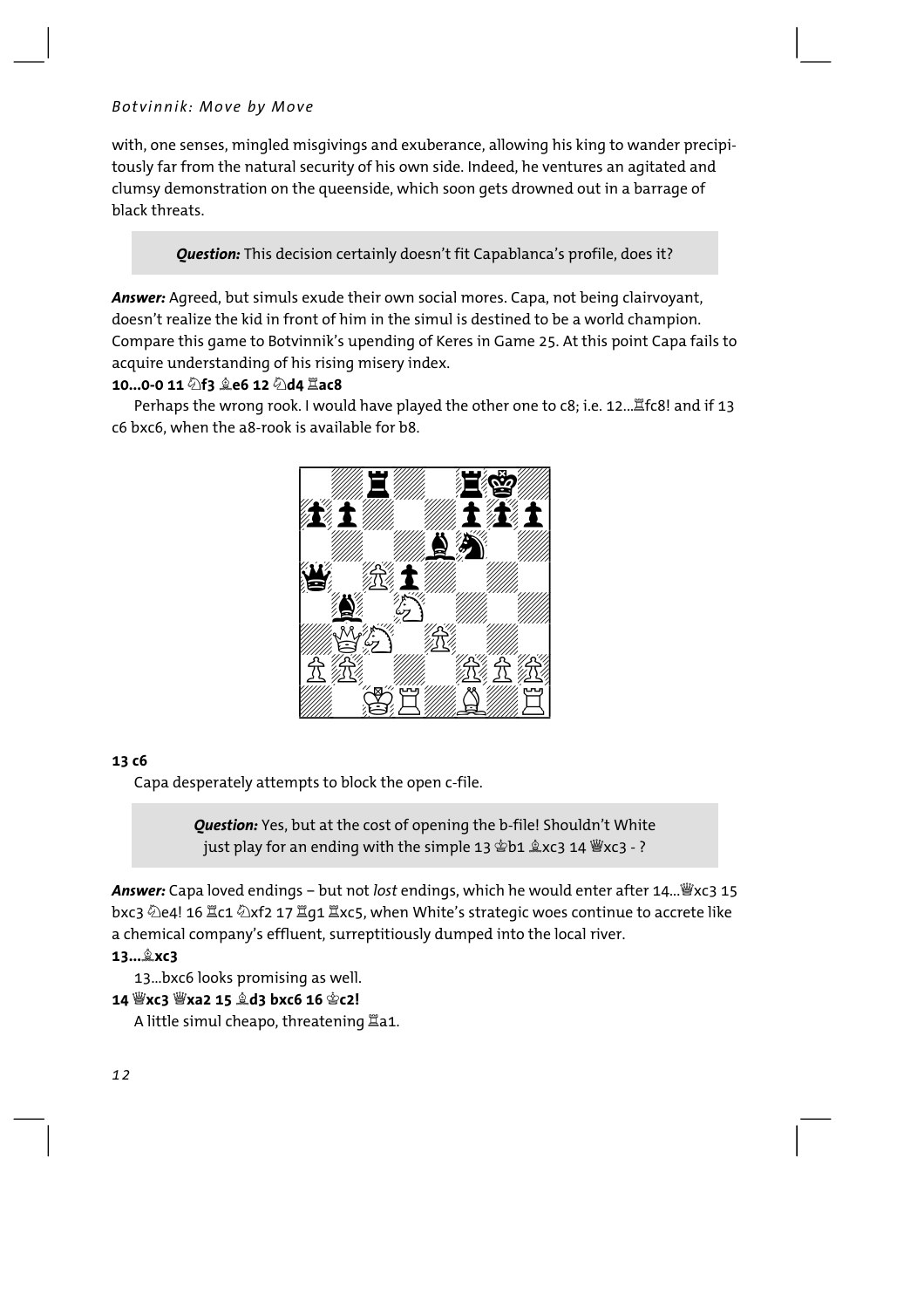#### $16...$ c5! 17  $\circled{}$  xe6

Not now 17  $\Xi$ a1?? cxd4 and wins

#### $17...$  4 $24+$ !

17...fxe6? allows an escape after 18 크a1 d4! 19 프xa2 dxc3 20 bxc3 ۞q4 21 f3 ۞xe3+ 22 ≌c1 and White should be okay, despite being a pawn down, since he acquires targets on a7 and e6.

#### 18 b3 Wa2+ 19 Wb2

The queen abruptly decides to leave, absolving herself from all involvement in the matter. White's chances look grim in the ending when juxtaposed against Black's, but there is no real choice since retaining queens with 19  $\&c1$ ?? fxe6 leaves White's king fatally exposed to the elements.

#### 19... 4xh2+ 20 \$xh2 fxe6



Understanding dawns, the "=" sign at the tail end of a difficult mathematical equation: White is completely busted. Not only is he a pawn down, his king remains terribly insecure. The young Botvinnik embarked on the final assault with great purpose, and never gave his legendary opponent a speck of hope.

#### 21 f3 耳c7

The immediate 21...c4! looks a shade more accurate.

#### $22$  $\overline{2}$ a1

22 e4! 骂b8 (22...dxe4 is met by 23  $$c4!$ ) 23 exd5 exd5 24  $$c2$  was White's best defensive chance.

#### $22...c4!$

Excellent judgment. Botvinnik's salivating remaining pieces luxuriate in the taste of hunting down a world champion's king. The attack isn't over, despite the fact that queens have come off the board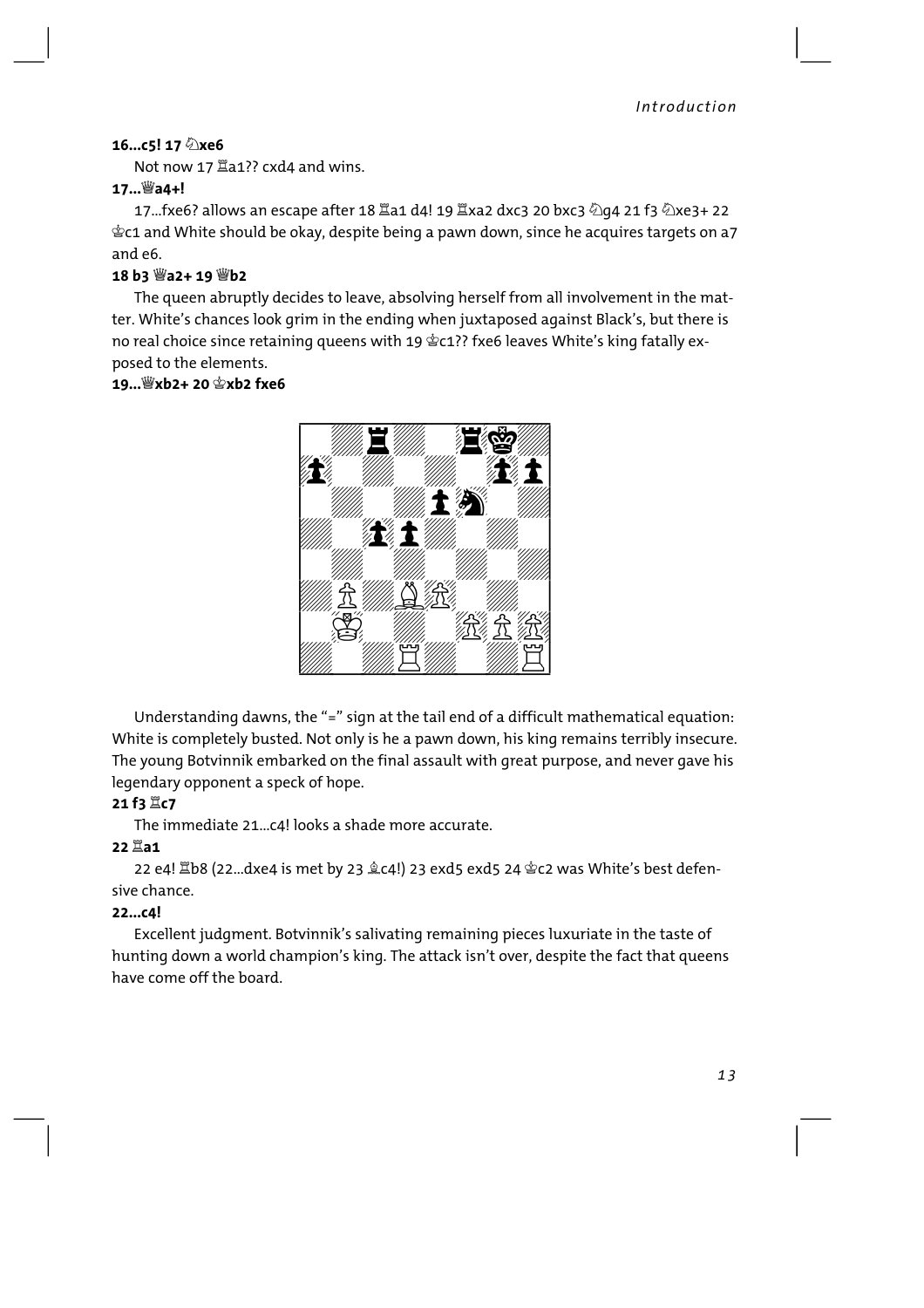

#### 23 bxc4 dxc4 24 奠c2 1b8+ 25 含c1

The king lollops around, the way a drunk attempts to get out of a chair but keeps falling back into it. When surrounded by the courageous, a man is ashamed if he doesn't follow suit. Unfortunately, 25  $\S$ c3? walks into 25... 145+26  $\S$ d4 c3! (threatening ... Ib4+, followed by ... ②xe3) 27 e4 ②f4 and now 28 ·e5 (28 q3? 罝d8+ 29 ·e3 ②q2+ 30 ·f2 罝d2+ mates in a few moves) 28... $\&$ xg2 29  $\&$ xe6  $\&$ b2 is hopeless for White.

#### 25... ad5 26 He1 c3! 27 Ha3 2b4!

Threatening to capture on c2, followed by ... Eb2+.

#### 28  $\S$ e2  $\S$ d8!

Toying with ... ad2 ideas.

#### 29 e4  $\P$ c6!

The rook affects a humble posture with a servile hunch to get past the guards.

Ouestion: Why not 29... Ed2 immediately?

**Answer:** Even when busted. Capa was always alert to opportunities for mischief. In this case, destitute of defensive resources, White tries his hand in a semi-swindle with 30  $\mathbb{Z}$ xc3! when he still harbours some hope of survival.

#### 30 **置e3**

Botvinnik's attack, now completely out of control, transforms into an unalterable property of nature, outside of White's control. Capa continues to resist desperately as well as fruitlessly. 30 Ixa7 Id2! also wins.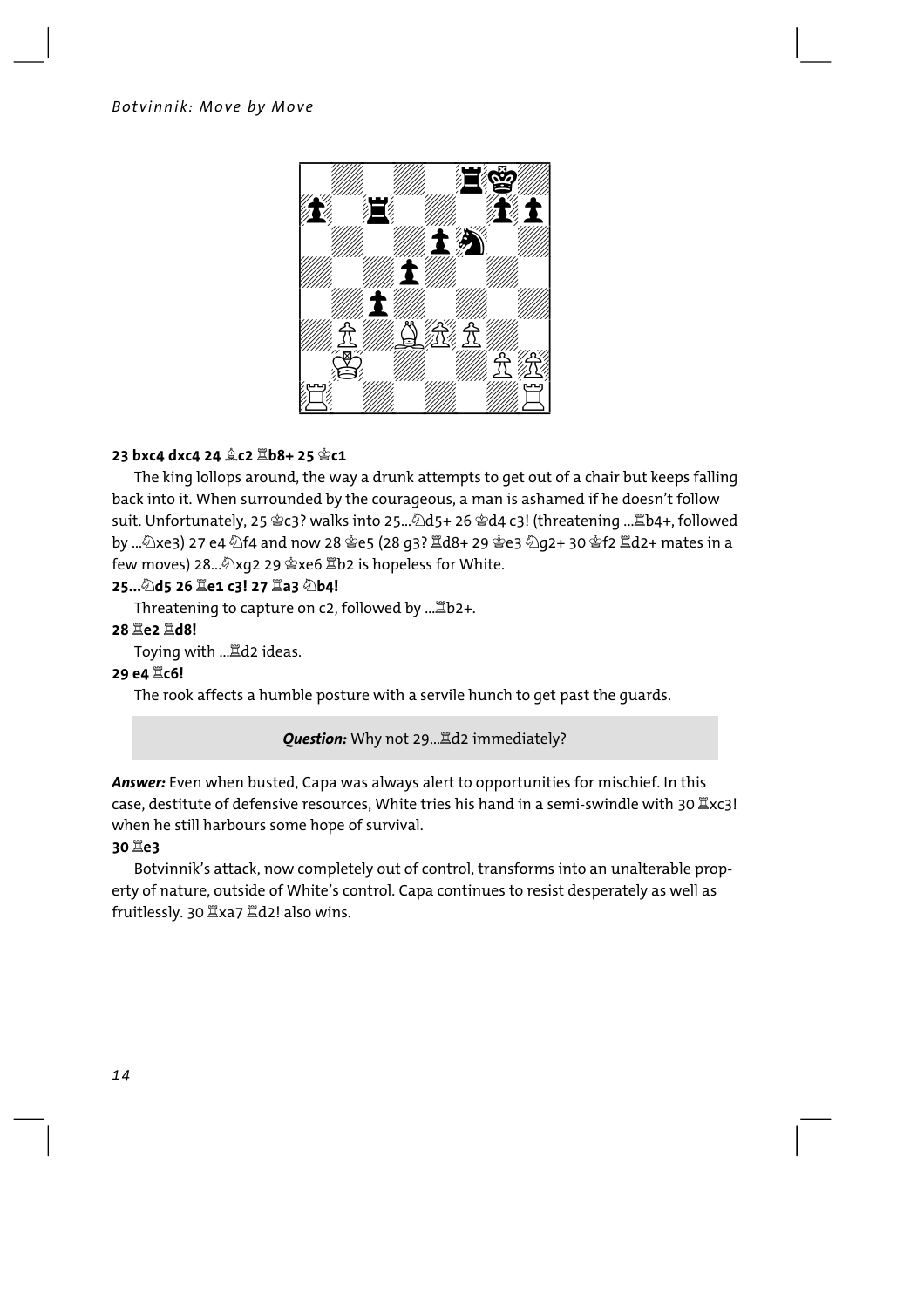

Exercise (combination alert): How did Botvinnik finish his great opponent off?

**Answer:** Now Black's trick works.

#### 30... ad2! 31 里exc3

31  $\triangle$ b1 is met by the crushing 31 ... c2!, so the bishop finds himself tied to the sacrificial altar.

#### 31... IXc2+!

The point: X-ray attack.

#### 

We are unaccustomed to a 14-year-old kid manhandling a reigning world champion in such a manner.

## **Acknowledgements**

Many thanks as always to editors GM John Emms and Jonathan Tait for vigilantly cleaning up your careless writer's numerous goof-ups throughout the book. Thanks also to Nancy and Tim for proof-reading and computer back-up. May Botvinnik's iron logic percolate into deepened understanding for us all.

> Cyrus Lakdawala, San Diego, July 2013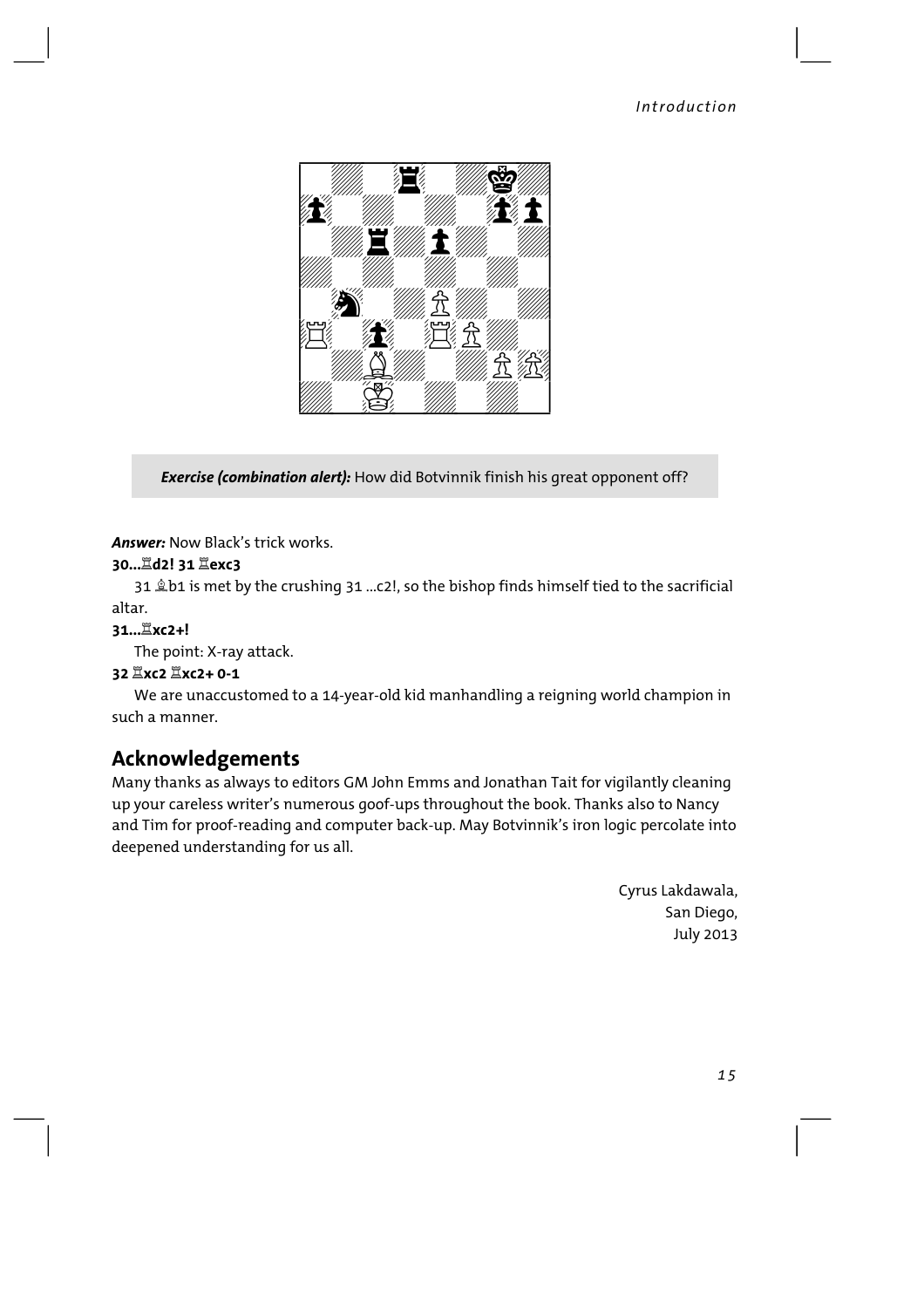# **Chapter Three Riding the Dynamic Element**

When researching this book I was surprised to read Kasparov's statement that Botvinnik, who we normally associate with iron logic and patient manoeuvring, was a veritable thaumaturge with the initiative, and worked wonders and miracles when he seized power over the board. In fact, Kasparov claimed Botvinnik's feel for initiative rivalled or surpassed that of any legendary player in the history of the game. As I went through more and more of Botvinnik's early games, I saw very clearly that Kasparov's assertion was true.

In this chapter, we examine Botvinnik's remarkable handling of the initiative, mainly from his heyday, from the mid 1930s to the early 50s. Botvinnik's disputatious pieces surge forth, always seeking initiative, always finding conflict. His initiative, like unfulfilled malice, had a way of growing by feeding on itself. Even players associated with the initiative, such as Keres, were often casually brushed aside by Botvinnik in his prime.

> *Game 21*  **M.Botvinnik-M.Vidmar Sr.** Nottingham 1936 *Queen's Gambit Declined*

#### **1 c4 e6 2 Ìf3 d5 3 d4 Ìf6 4 Íg5 Íe7**

Back in the 1930s, virtually everyone played the Queen's Gambit Declined in response to 1 d4.

#### **5 Ìc3 0-0 6 e3 Ìbd7 7 Íd3**

#### *Question:* Doesn't this lose White a tempo?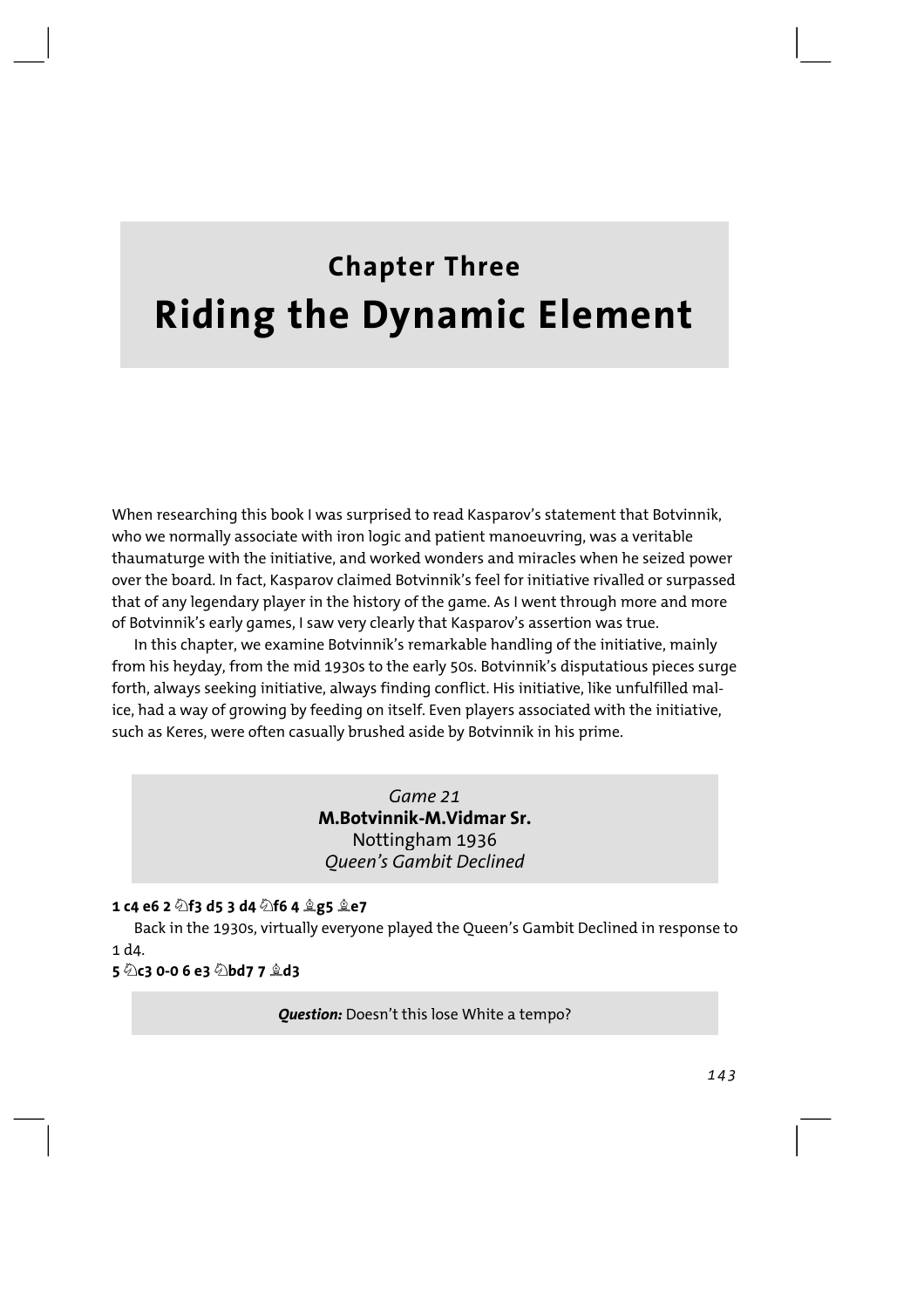*Answer:* I'm not a big fan of this move, which obligingly cedes a tempo to Black. But it is played, even today by top GMs, so it can't be all that bad. I would go for 7  $\mathbb{Z}$ c1, 7  $\mathbb{W}$ c2 or 7 cxd5.

#### **7...c5**

7...dxc4 8  $\&$ xc4 a6, inducing 9 a4, is more accurate and only then 9...c5 10 0-0 cxd4 11 exd4, when Black reaches a more favourable version of the game, since he goaded a weakening of the b4-square.

#### **8 0-0 cxd4 9 exd4 dxc4 10 Íxc4**



Tyrants, in order to subjugate, keep the masses in the dark. They burn books, along with the heretics who read them. To my mind, Botvinnik, a similar iron-fisted despot in such structures, was possibly the greatest practitioner of all time of both isolani and hanging pawns positions, inviting them all his life, especially arising from his Nimzo-Indians. If you look at his isolani/hanging pawn games from the 1920s and 30s, his opponents look like bumbling incompetents, while Botvinnik, infused with knowledge which his opponents lack, appears as a modern day GM, like Carlsen or Kramnik.

Kasparov writes that in such positions Botvinnik "disclosed virtually all their resources!" He continues: "But Botvinnik demonstrated that the activity of the pieces and the pressure in the centre more than compensate for the insignificant defect in the pawn structure." **10...Ìb6**

Botvinnik suggested 10...a6 as Black's most accurate move here.

#### **11 Íb3 Íd7**

M.Botvinnik-A.Batuyev, Leningrad 1930, saw 11...۞bd5 12 ۞e5 ۞d7 13 ⊈xe7 ۞xe7 14 Ëe2 Ìf6 15 Îfd1 b6 16 Îac1 Íb7 17 f3 Îc8? (17...Ìfd5 was necessary).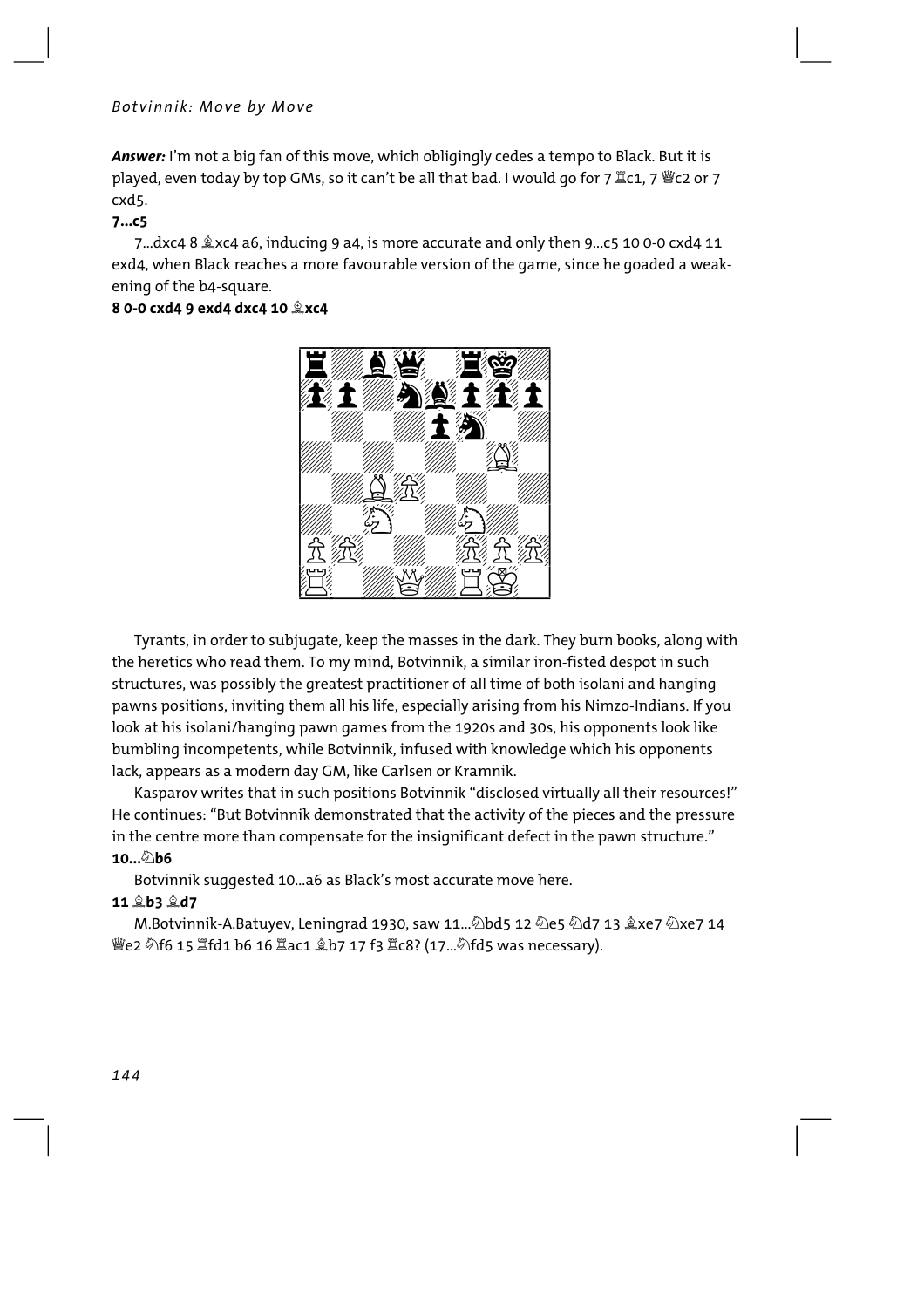

*Exercise (critical decision):* Black has just blundered. How did Botvinnik punish it?

**Answer:** Sac on f7 and force Black into a death-pin: 18 公xf7! 罝xf7 19 營xe6 營f8 20 名e4  $\xi$ xc1?! 21  $\xi$ xc1  $\Diamond$ fd5 22  $\Diamond$ d6  $\Diamond$ a8 23  $\xi$ e1 g6 24  $\Diamond$ xf7  $\xi$   $\xi$ xf7 25  $\xi$ xe7! 1-0.

#### **12 Ëd3 Ìbd5**

Black should seek swaps in such isolani positions. Therefore 12...... They may be more accurate.

#### **13 Ìe5 Íc6 14 Îad1**

**Question:** Why did Botvinnik avoid 14  $\triangle$ xc6 which picks up the bishop pair and also hands Black an isolani on c6?

*Answer:* This plan was tried in one game, D.Breder-R.Fridman, German League 2005. After 14...bxc6, Black reinforces d5 with a strong grip. This plus the fact that White's e5-knight, a dangerous attacker, may be the superior piece was probably why Botvinnik rejected the idea, and I believe rightly so.

#### **14...Ìb4 15 Ëh3 Íd5 16 Ìxd5 Ìbxd5?!**

The knight moves out of his jurisdiction and holds little authority where he stands. This natural yet inaccurate move allows Botvinnik an attacking build-up on the kingside. Vidmar should have played 16... $\triangle$ fxd5!. This minor yet significant emendation helps free Black's game.

> *Question:* But with this recapture doesn't Black also move a defender away from his king and leave his b4-knight dangling on the queenside?

Answer: I prefer White after 17  $\triangleleft$ d2  $\triangleright$ c6! (the wayward b4-knight comes back into play) 18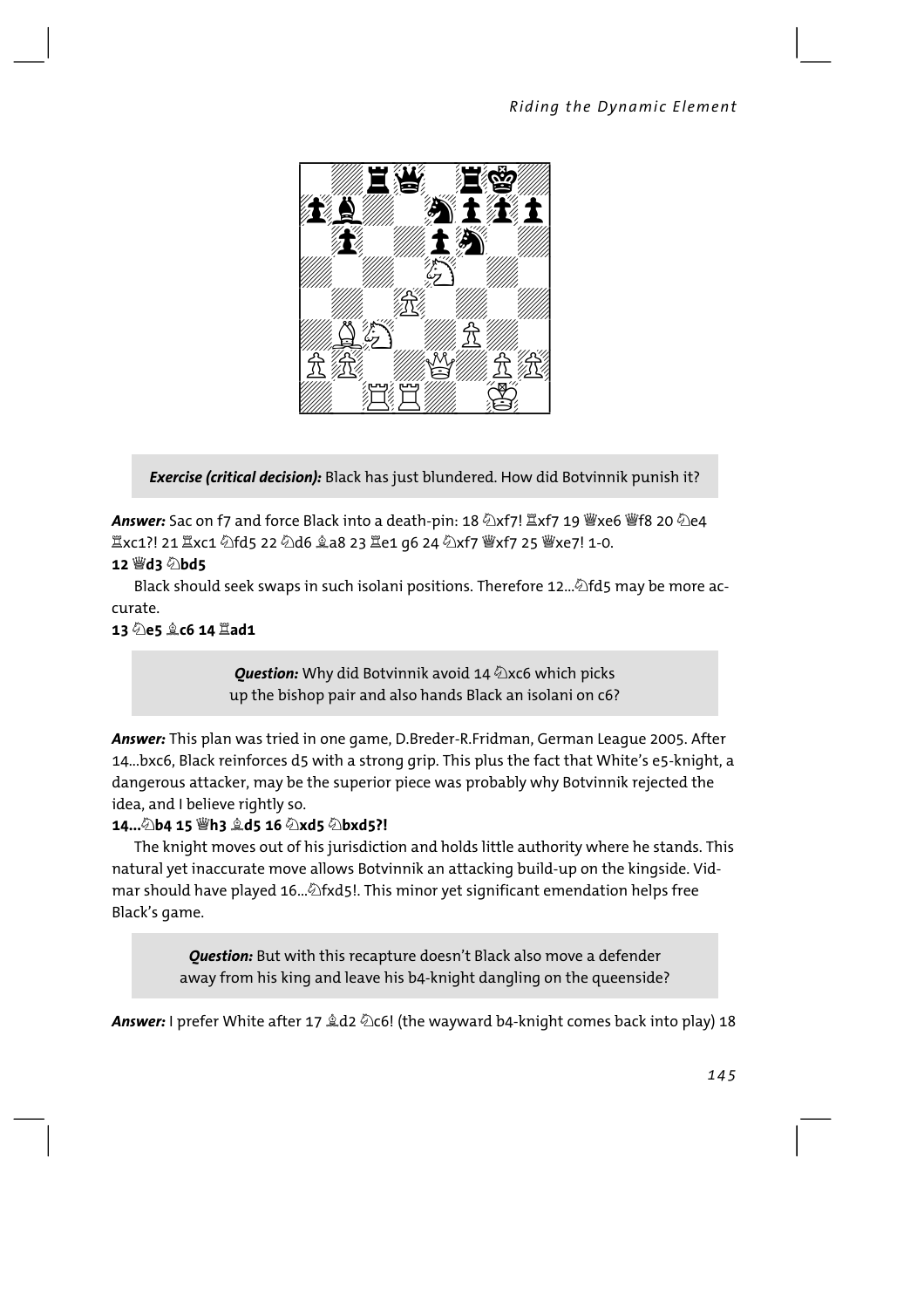Íc2 g6 19 Íh6 Îe8 20 Ëf3 Íf6, but Black's position is not so bad, and certainly infinitely better than what he got in the game. **17 f4!**



From this point on, Botvinnik intersperses direct threats with strengthening manoeuvres.

#### **17...Îc8**

*Question:* I realize 17...g6 weakens, but isn't it necessary for Black to halt f4-f5 - ?

**Answer:** The trouble is that it fails tactically to 18  $\triangle$  h6  $\triangle$  e8 19  $\triangle$  a4, winning the exchange. *Houdini* thinks the thematic 19 f5! is even stronger.

#### **18 f5!**

Botvinnik massages his once rigid structure into relaxed pliability.

#### **18...exf5?**

Vidmar grossly underestimates the explosive potential to White's game. He had to try 18... *Wid6*.

#### **19 Îxf5**

The old black king's joints begin to ache from the inclement weather. White's rook looms ominously and pressures d5, f6 and f7, all tender points in Black's camp.

#### **19...Ëd6**

19...置c7 was better, but even then Black is busted after 20 罝df1, and if 20...曾d6 then 21 **《xf7!**  $\angle$ **xf7 22 金xd5.** 

Clearly, White prepares to make trouble on the kingside, yet the piece destined to perform the dirty deed for now remains shrouded in anonymity. Black just blundered in an already busted position. A hearing is convened and the sentence harsh.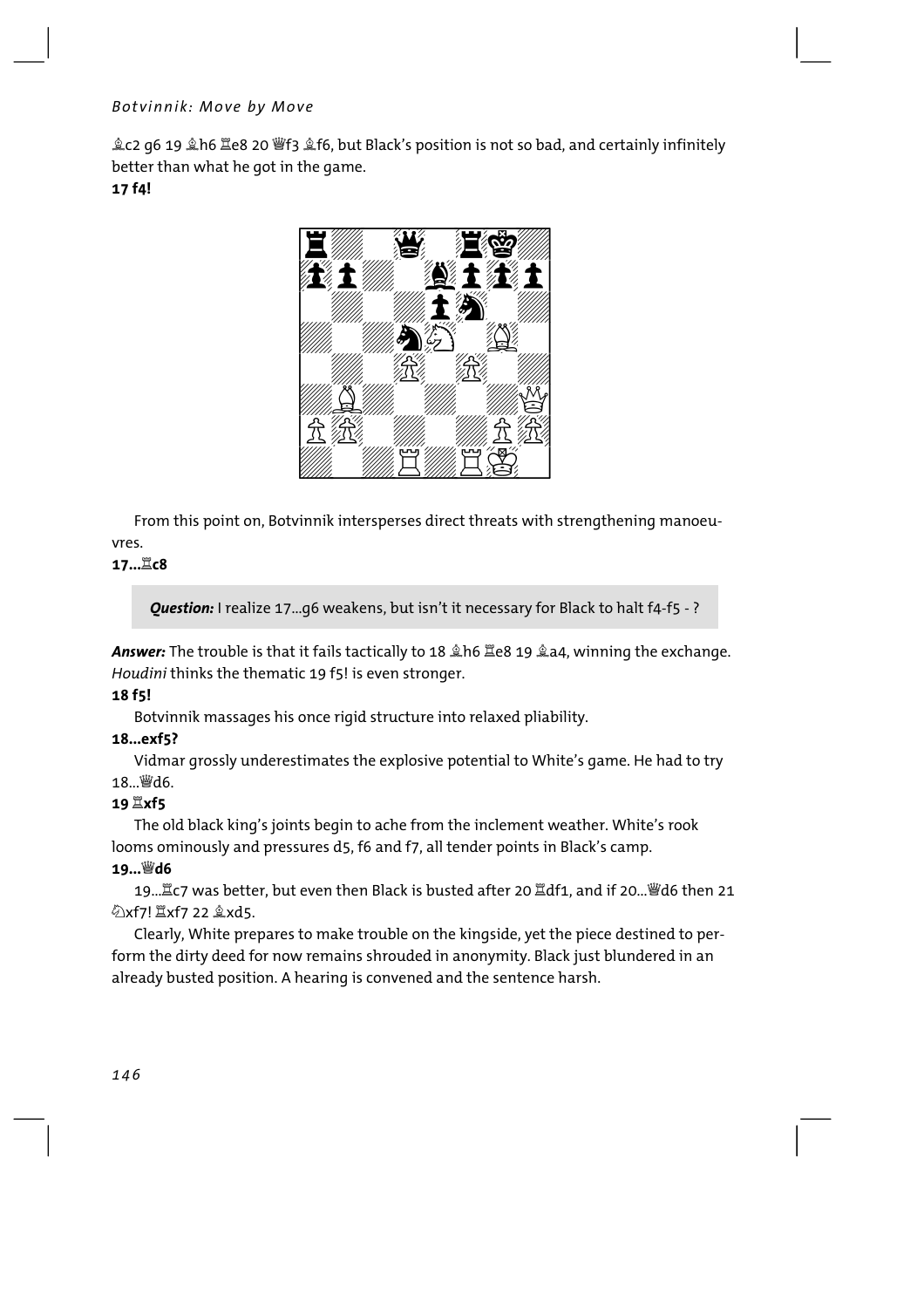

**Exercise (combination alert):** How did Botvinnik exploit Black's last move?

Answer: Deflection/discovered attack. Force Black into multiple, deadly pins. 20 2xf7!

Now White's forces dance with facile ease to the music of Botvinnik's desires.

#### 20... Lxf7

To negotiate successfully, one must first possess something of value the other side desires - a something Black utterly lacks. Vidmar can do nothing but glumly await the further deterioration of his once sound position.

#### 21 xf6!

Undermining the defender of d5.

#### $21...$  $X$ f6

21... ②xf6 22  $\mathbb{Z}$ xf6! exploits Black's dangling rook on c8.

#### 22 耳xd5 響c6

One winces at the thought of Black's position. That's a lot of past sin to expiate. Black's queen backs off, exhaling reproachfully, while his king, precious little life left in him with such grievous threats pending, now comes to the awful realization that his so-called protectors are worthless. Some murmur prayers, while others lie around drunk.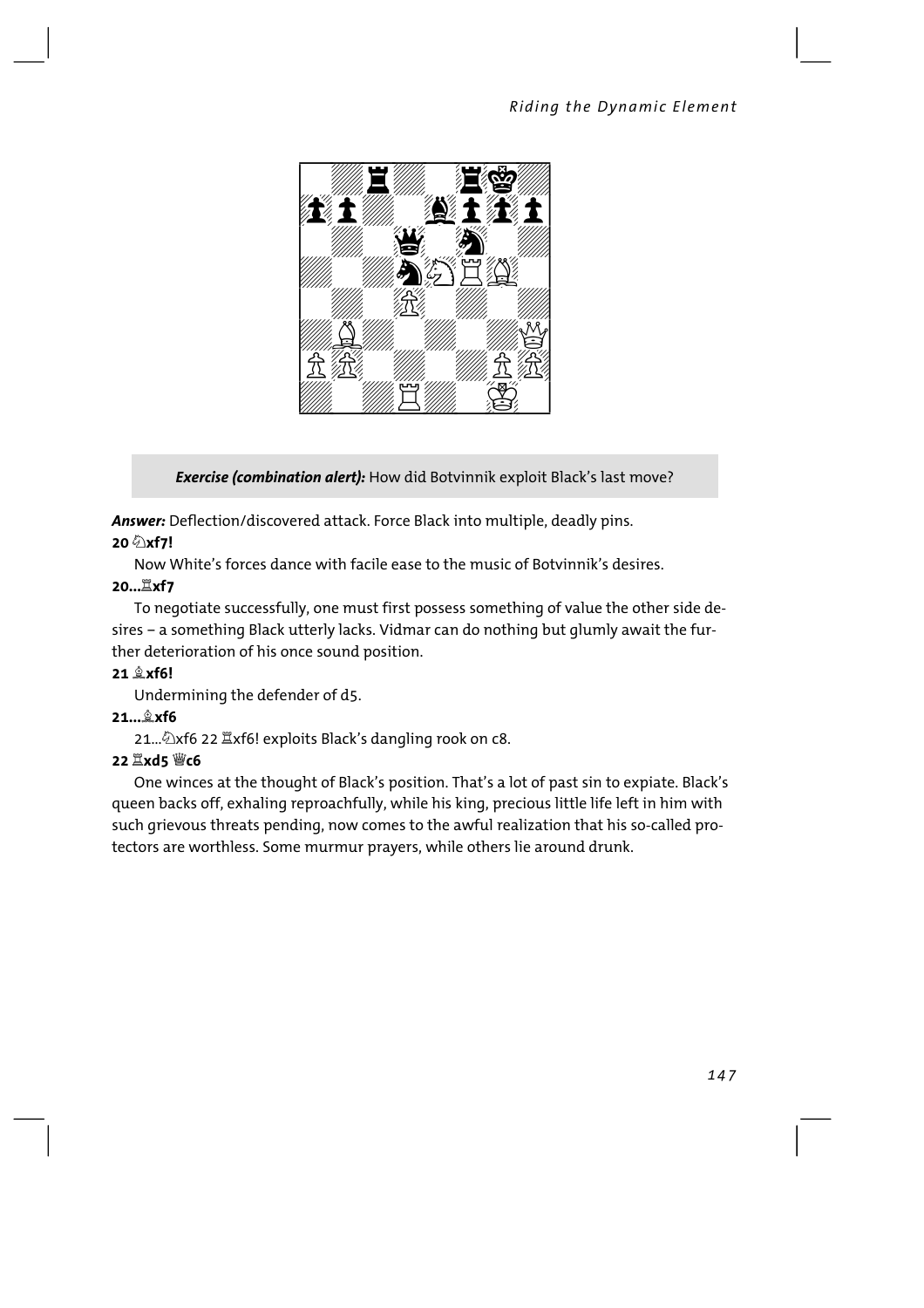

Black's game reeks of unpunished strategic crimes, mainly imputed upon multiple underestimations of White's power, as his seemingly endless initiative flows unpunctuated and without resistance.

*Exercise (combination alert):* How did Botvinnik finish the job energetically?

*Answer:* Overload, since c8 again hangs if the offered rook is taken. "This unnatural abomination is not by God's design!" rails Black's queen at the offending rook, who floats to d6 as if propelled by dark magic.

#### **23 Îd6!**

Note that 23  $\Sigma$ c5?? fails miserably to 23...  $\&$ xd4+!.

#### **23...Ëe8**

23... 讏xd6 24 響xc8+ 彎f8 25 彎xb7 ends the matter as well.

#### **24 Îd7 1-0**

Black's queen and king curse White's forces in one language, then plead for mercy in another.

If all the games I annotated were this simple, my job would be so much easier! Vidmar was a strong GM, yet appeared crudely inept in comparison with Botvinnik. It felt like the skill gap widened as the game went on. Even top GMs of Botvinnik's day recognized their own marked inferiority – which was almost shouted out – in comparison to Botvinnik in his prime. Such was his dominance from 1936 to the early 1950s.

> *Game 22*  **A.Alekhine-M.Botvinnik** Nottingham 1936 *Sicilian Defence*

Botvinnik acquitted himself well in his showdown against the reigning world cham-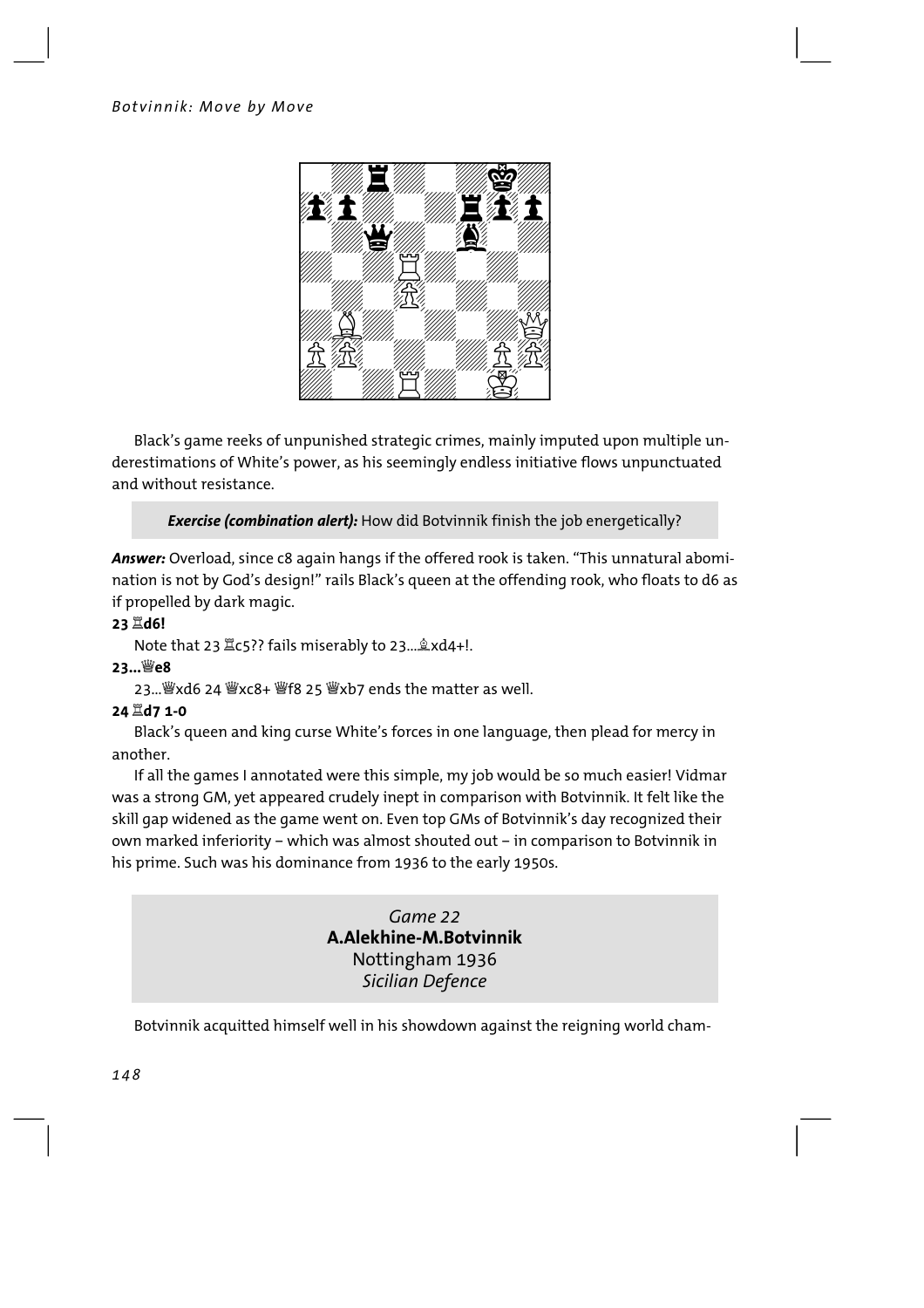pion, and at the height of Alekhine's powers. Alekhine himself wrote: "Botvinnik's wonderful achievement in Nottingham confirms that he is the most probable candidate for the title of world champion."

#### **1 e4 c5 2 Ìf3 d6 3 d4 cxd4 4 Ìxd4 Ìf6 5 Ìc3 g6**

The obscure (for 1936) Dragon Sicilian apparently didn't come as a surprise to the heavily prepared Alekhine, perhaps Botvinnik's only equal in the opening phase of the game. **6 Íe2**

Alekhine would surely have jumped aboard the popular attacking set-up 6  $2e3$   $2q7$ f3 0-0 8  $\mathcal{H}$ d2, had it been invented at the time.

#### **6...Íg7 7 Íe3 Ìc6 8 Ìb3 Íe6 9 f4 0-0 10 g4!?**



In space, an object may generate incredible speed in the absence of friction's resistance. Botvinnik occasionally took on calculated risks; Alekhine, on the other hand, simply loved to gamble. It may be that Alekhine's brain had a curious defect: an enlarged lobe which controlled aggression. So to advise him to calm down would be belated and unheeded council. Here we see a brazen attempt by the world champion to put the young upstart in his place. (Unfortunately for Alekhine, Botvinnik's place at Nottingham was a tie for first with Capa!)

*Question:* The risk entailed in White's lunge feels disproportionately burdensome to the dreamed-of rewards, and it looks borderline unsound. Is it playable?

*Answer:* A crime in one society may be an honourable deed in another. I don't trust it under the theory: an attack must be comprised of more than just elemental will; there must exist an underlying strategic basis as well – a basis which I fail to identify in this position. But saying this, believe it or not, White's stats are quite reasonable after 10 g4!? and it is still played by GMs today, so it must be sound or, if failing that, borderline sound.

#### **10...d5**

*Principle*: *Counter in the centre when attacked on the wing.* A logical temporary pawn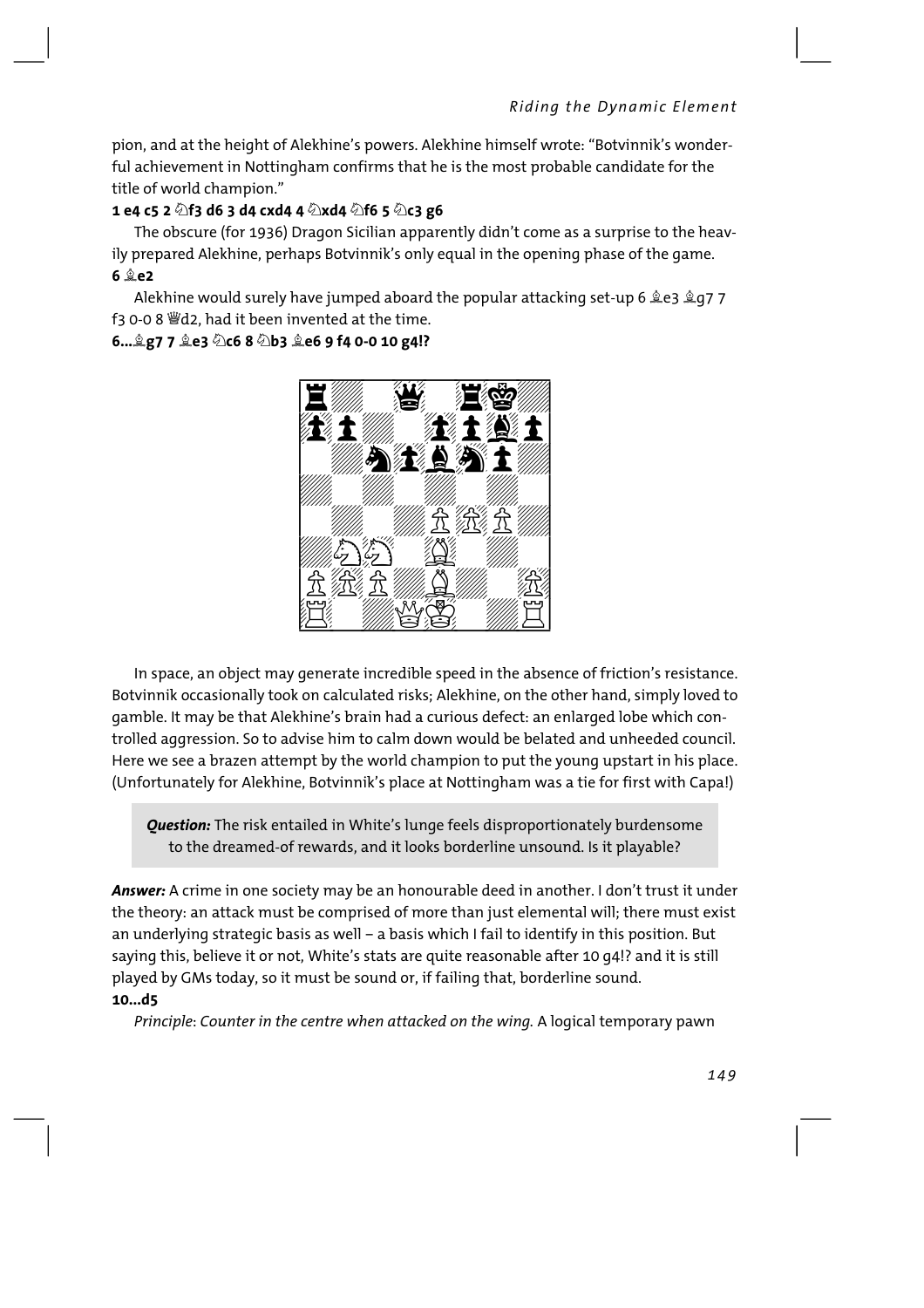sac. Botvinnik hopes to deny Alekhine the attack to which he feels entitled. Botvinnik quickly adapts to the rapidly altering circumstances swirling about the centre. Now the combination of Alekhine's lust for adventure, mingled with Botvinnik's itch for counterplay tears a giant hole in the position's equanimity.

Alternatively, 10...罝c8 has scored well for Black; e.g. 11 f5 皇d7 12 g5 公e8 13 0-0, M.Bartel-R.Wojtaszek, Wroclaw 2010, and here I would try 13... & xc3!? (a theoretical novelty) 14 bxc3 2g7.

*Question:* Are you serious? Black just gave up his powerful dark-squared bishop.

*Answer:* The reason I suggest giving it up, in order to damage the opposing structure, is that White's g-pawn sits on g5, blocking access to h6. I actually prefer Black's chances here, but please don't send me an angry Facebook message if you try my suggestion and get mated!

#### **11 f5**

Surging forward and knocking off a defender of d5.

**Ouestion:** Isn't 11 e5 better, to keep the centre closed?

**Answer:** It isn't so closed after 11...d4! 12  $\triangle$ xd4 (12 exf6?  $\triangle$ xf6 favours Black) 12... $\triangle$ xd4 13 Íxd4, and now in G.Levenfish-M.Botvinnik, Moscow 1936, Black pulled an overload combination with 13... $\&$ xg4! and attained the slightly better position.

#### **11...Íc8 12 exd5 Ìb4**



#### **13 d6!?**

Alekhine's novelty.

*Question:* Why did Alekhine return the pawn?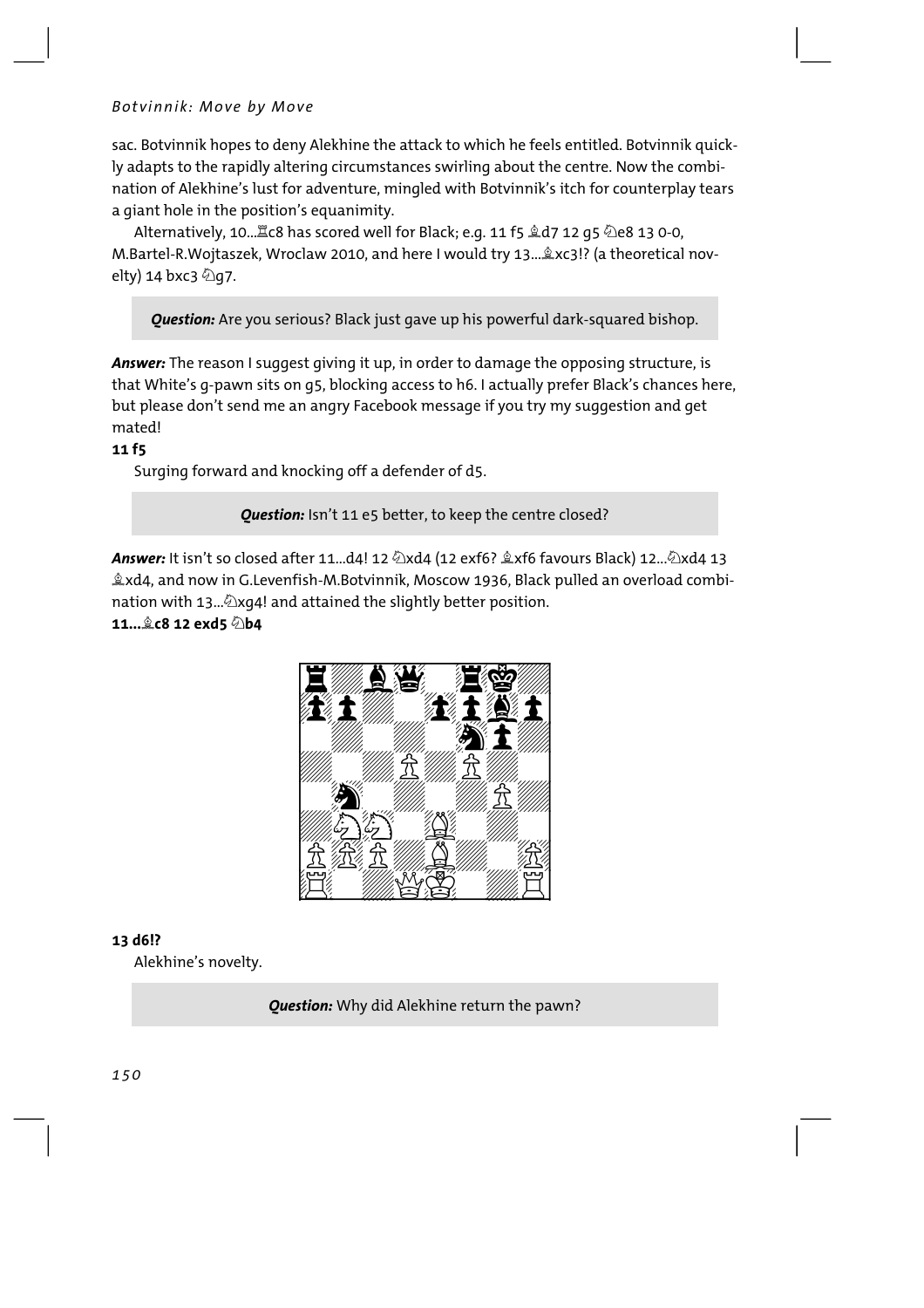Answer: He hoped to disrupt the flow of Black's initiative, and there is no way to hang on to the material anyway. For example:

a) 13 fxg6 hxg6 14  $f$  f3 has occurred four times and no one found 14... *x* xg4! (a novelty) 15  $\hat{\mathfrak{L}}$ xq4  $\hat{\mathfrak{Q}}$ xq4 16  $\hat{\mathfrak{W}}$ xq4  $\hat{\mathfrak{Q}}$ xc2+ 17  $\hat{\mathfrak{L}}$ f2  $\hat{\mathfrak{Q}}$ xa1 18  $\hat{\mathfrak{L}}$ xa1  $\hat{\mathfrak{L}}$ xc3 19 bxc3  $\hat{\mathfrak{W}}$ xd5. I'm not exactly sure whose king is in greater danger, but I like Black's chances in this wild position.

b) 13  $\frac{6}{3}$  f3 gxf5 14 a3 fxg4 15  $\frac{6}{3}$ g2  $\frac{7}{3}$ a6 16  $\frac{16}{3}$ d3, intending to castle long next move, as in R.J.Fischer-S.Reshevsky, New York/Los Angeles (2nd matchgame) 1961, is the usual choice nowadays, when White looks like he has enough for a pawn.

#### 13... Wxd6

Botvinnik claimed 13...exd6 was unplayable but Houdini disagrees and offers 14 a3 Ie8! 15 ହ୍ରq5 (certainly not 15 ��d2?? ۞xq4! or 15 ହ୍ର៌f2? ۞xq4! 16 axb4 ۞xf2 17 ହ୍ରହrf2 ��h4+ 18  $\circ$  q1  $\circ$  xf5 and White's exposed king spells big trouble) 15... 2c6 and it's anybody's game.

#### $14 \text{ } \textcircled{2}$  c5

The bishop looms menacingly, the same way I do when a student dares to yawn loudly during a chess lesson. The alternative is the crazy line 14 Wxd6 exd6 15 0-0-0 Le8 16 295 ixe8+ 샿h7, when Black may be okay since he unravels with ...b7-b6 and ... ⊈b7. 14…<sup>\@</sup>f4



The queen continues to sow agitation. Black can also try 14...曾xd1+ 15  $\mathbb{Z}$ xd1 公c6 16 q5  $\&$ d7 17 f6 exf6! (Botvinnik suggests the inferior 17... Åh8) 18  $\&$ xf8  $\&$ xf8 19 gxf6  $\&$ xf6, when his pawn and bishop pair give him more than enough compensation for the exchange.

#### 15 If1!

The rook hopes to circumvent the black queen's authority.

**Question:** Doesn't Black lack the funds to subsidize his expensive war? Now his queen can't cover the knight on b4.